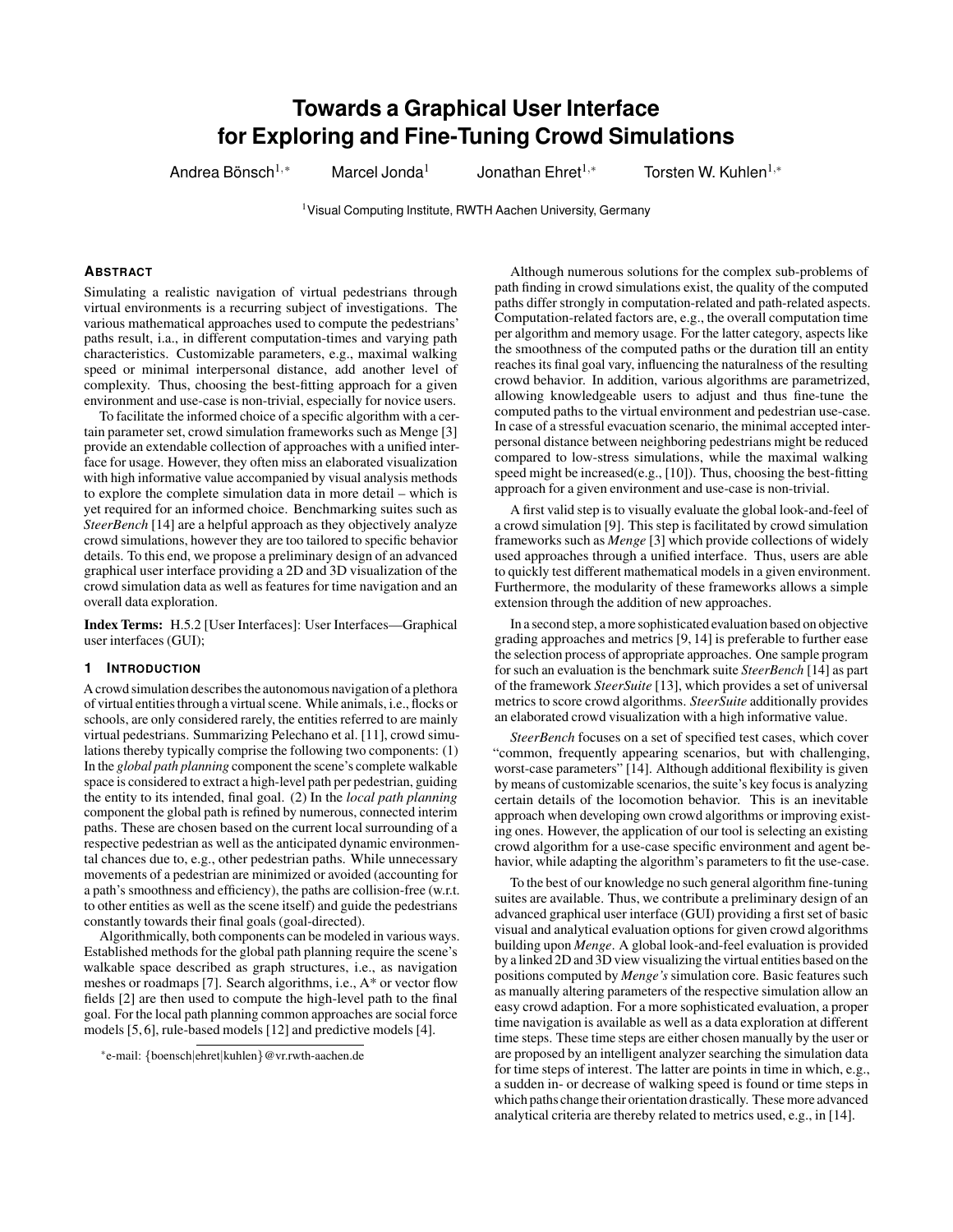

<span id="page-1-1"></span>Figure 1: Simulation tab of the GUI while analyzing a crowd algorithm based on ORCA [\[15\]](#page-4-12) for a circular-pedestrian-layout.

### **2 GUI TO EXPLORE CROWD SIMULATIONS**

In this section, we will provide an overview of our features for the data exploration and fine-tuning of crowd simulations, divided into basic features for the visualization and the global look-and-feel evaluation (Sec. [2.1\)](#page-1-0) and advanced features for a more sophisticated analysis (Sec. [2.2\)](#page-2-0). While focusing on the GUI's main functions, convenience elements, i.e, status reports will be neglected. Furthermore, we assume that a connection between our GUI and the crowd simulation computation framework *Menge* was already established (cp. Sec. [3\)](#page-3-0).

#### <span id="page-1-0"></span>**2.1 Basic Features**

Our GUI consists of a configuration tab and a tab for the simulation and analysis of the simulation results. In the *configuration tab* users first select the crowd algorithm to be explored from a set of available approaches either provided directly by *Menge* or added as own implementation to the framework. Second, they specify the environmental settings of the scene and the pedestrians behavior. Both specifications have to be pre-scripted in a layout identical to *Menge's* XML specifications of the scene components (consisting of, e.g., start positions of the pedestrians, obstacle positions and dimensions) and the pedestrians behavior over time (as state machines). Thus, users can either rely on examples provided by *Menge* or they can easily specify their own use-case dependent scene and pedestrian settings.

After the configuration, users switch to the *simulation tab* to start the data exploration. The tab consists of four logical areas, presented in Figure [1.](#page-1-1) Details for areas (A) to (C) will be given in the following, while area (D) will be explained in Section [2.2.](#page-2-0) Accompanying the descriptions, user feedback of a small, preliminary qualitative evaluation with 7 computer scientists ( $M=27.14$ ,  $SD=4.53$ ) is directly provided.

Area (A) consists of a 2D orthographic and a 3D perspective view of the crowd simulation results. The individual pedestrians are represented by commonly used circles (2D) and cylinders (3D). Additionally, each pedestrian's walking direction for the next simulation step is indicated by means of a short vector. Both views are linked with respect to the simulation time step, ensuring to represent the exact same crowd status. In contrast, the presented section of the results per view can be changed freely and independently of each other by means of scrolling and zooming techniques via a basic input device. Thus, users are able to focus on specific regions of interest in the scene during their data exploration. In addition to this free navigation, users can select an individual pedestrian to receive more information. The respective entity is automatically highlighted in both views and its past and future trajectories, for up to 100 time steps each, are visualized as shown in Figure [2.](#page-1-2) Our subjects rated both views and the provided interactions positively and characterized area (A) as supportive and meaningful. Their suggestions for improvement were options to select several pedestrians in parallel and a more flexible time range for the past and future trajectories.

Area (B) provides an overview of the simulation parameters, divided into three categories. First, general configuration parameters are listed, i.e., the number of agents or the number of simulation time steps. Second, common crowd parameters used in the majority of crowd simulations are listed, e.g., the pedestrians preferred walking speed or minimal interpersonal distance between neighboring pedestrians. When not being used in a user-selected algorithm, the respective entry is disabled. Third and finally, model-specific parameters are listed, which are dynamically extracted from the chosen crowd algorithm. During their data exploration, users are able to alter these parameters and start a re-computation of the simulation to explore the parameter's impact on the results. Our subjects rated the parameter categorization positively. However, they asked for options to change the parameter sets not only for the complete population, but also for certain pedestrian subgroups.

<span id="page-1-2"></span>

Figure 2: Past and future trajectories of a selected pedestrian for up to 100 time steps each.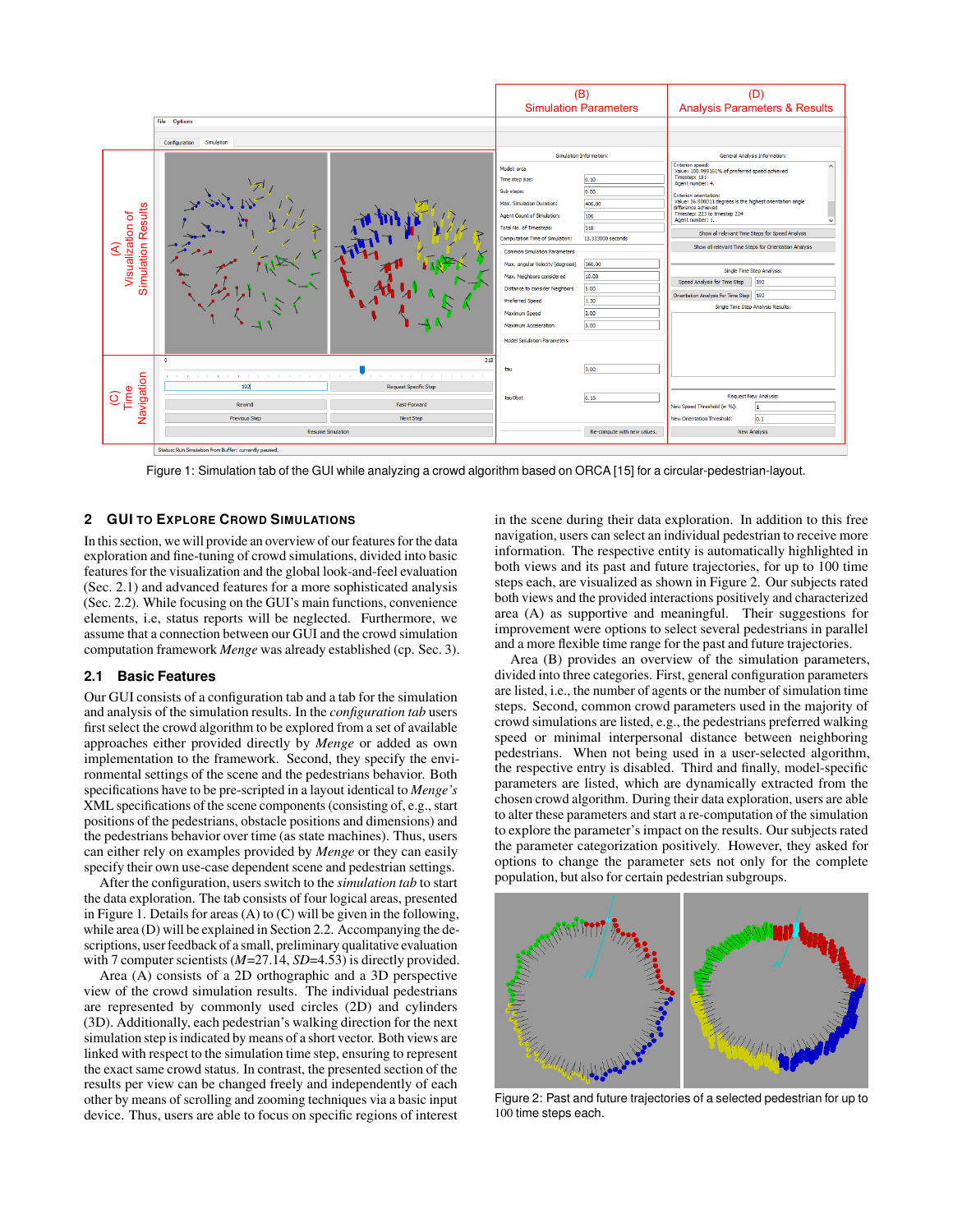Area (C) provides time navigation features to support users in the exploration of the time-variant crowd simulation results. In the area's top, a time slider is provided. A frame counter indicates which time step of the simulation is currently shown in area (A). Users can move the frame counter as known from various video and audio tools to scroll through the simulation or to quickly jump to certain time regions of interest. However, due to scaling issues this time navigation technique often does not allow a precise adaption by means of single time step manipulations. Thus, additional features are provided to overcome this shortcoming of the time slider. First, users can jump to a specific time step of the simulation, by entering the respective time step number in a designated time field beneath the time slider. Second, designated buttons to advance to the next simulation step or to go back to the previous time step allow an exact, time-step-based navigation in time. In addition, rewind and fast-forward buttons are provided quickly passing through the next 100 time steps in either direction. This time delta is coupled with the length of the illustrated trajectories of a selected pedestrian to quickly explore the next or previous path segments. Furthermore, the simulation can be paused and resumed by another designated button. Finally, additional information, e.g., the number of skipped time frames on rewind or fast-forward, appear on hover. Our subjects rated the functionality provided by area (C) positively and characterized the individual elements as easy and intuitive to use. However, they asked for a reordering of the buttons to improve the area's logical coherence. Additionally, they stated that they would prefer symbols instead of text for the buttons. By this, the GUI design will become leaner, while symbols for common functionality from various video and audio tools can be reused.

## <span id="page-2-0"></span>**2.2 Features to Algorithmically Analyze Simulation Data**

Besides the previously described basic functions, we developed a set of more advanced features to algorithmically analyze the simulation data. In contrast to *SteerBench*, we thereby do not compute scores or benchmarks, but present time steps in which potential miss-behaviors of pedestrians occur. For the miss-behavior detection, we made an initial selection of three criteria based on various general evaluation metrics described in the literature (e.g., [\[9,](#page-4-10) [13,](#page-4-11) [14,](#page-4-1) [16\]](#page-4-13)): stops, speed and orientation. The first criterion is analyzed automatically on selecting an individual pedestrian in area (A), while area (D) provides control elements for the remaining two criteria. If one of the three criteria is used during the data exploration, its respective result is visualized on the time slider in area (B), replacing any previous analysis result (cp. Fig. [3\)](#page-2-1).

*Stops* One goal of crowd algorithms is to avoid prolonged standstills or times of minimal movement of pedestrians, defined as stops, resulting from movement impediments due to scene geometry or neighboring pedestrian movements. Neglectable exceptions are stops due to inevitable waiting times while, e.g., a huge crowd passes through a narrow hallway or due to pedestrians reaching their final goal. Thus, finding time steps of stops in the simulation data is valuable in order to evaluate the suitability of the chosen crowd algorithm in the configured environment. It is worthy to note, that this criteria is not directly described in the literature. Nevertheless, it is based on merging the ideas of different individual metrics evaluating turns, distance and speed of the pedestrians. To evaluate the stops, the



<span id="page-2-1"></span>Figure 3: Two visualizations of relevant time steps (TSs): (a) TSs of minimal movement (red) and first TS of reaching the goal (blue) for one selected pedestrian. (b) Speed or orientation criterion evaluated for each TS, the length of the markers represent the number of pedestrians matching the criterion.



<span id="page-2-2"></span>Figure 4: All pedestrians matching the speed criterion in time step 118, defined in area (D), are highlighted in both views of area (A).

complete trajectory of a selected pedestrian is analyzed to find signs of blocking. If the distance traveled between two succeeding time steps  $t_i$  and  $t_{i+1}$  is close to zero,  $t_i$  is marked as relevant time step. To classify the relevance, the pedestrian's position in  $t_i$  is further analyzed. If it is the pedestrians final goal position, *ti* is marked as *final*, otherwise as *stop*. The marked time steps are then highlighted on the time slider as shown in Figure [3\(](#page-2-1)a): for stops red line markers are added, finals are represented by blue line markers. Thus, the fewer red markers occur, the better does the respective crowd parameters suite the scene.

**Speed** Crowd algorithms vary a pedestrian's speed with respect to its current as well as future surrounding. However, they aim to reach and maintain the preferred walking speed, one of the common crowd parameters. Consequently, it is relevant to find those time steps in which pedestrians reach a speed within an acceptable range around the actually preferred walking speed. Thus, the speed criterion is directly based on distance and speed metrics such as average speed described in [\[14\]](#page-4-1). As a few individuals failing in single time steps may not harm the overall application, all pedestrians need to be considered. Thus, the number of pedestrians meeting the speed criterion is relevant to improve the validity of the speed criterion. To this end, we count per time step, how many pedestrians travel in a speed within the acceptable speed range. The size of this speed range can thereby be specified by the user in area (D), while the preferred walking speed can be altered in area (B). To visualize the criterion results, markers are added to the time slider, as shown in Figure [3\(](#page-2-1)b). The length of the markers are thereby scaled by the count of matching pedestrians per time step. In conclusion, the more lengthy adhering markers occur, the better is the crowd simulation suited for the evaluated scene.

*Orientation* The angular velocity of pedestrians influences the smoothness of the entity's trajectory and is thus of interest while exploring crowd algorithms. This is also described in literature when considering different turning metrics, e.g., in [\[14\]](#page-4-1). In contrast to the speed criterion, most crowd algorithms only define a maximal angular velocity, however no preferred one. Thus, our proposed analysis evaluates whether the difference between the angular speeds of a pedestrian in two succeeding time step  $t_i$  and  $t_{i+1}$  is within a certain threshold. If so, time step *ti* is marked as relevant and it's entity count is increased by one. The respective threshold can be defined by the user in area (D). The technique to visualize the results of the orientation criterion is identical to the one used for the speed criterion. Thus, the more lengthy markers, the better is the crowd simulation suited for the evaluated scene.

Besides defining the thresholds in area (D), more elements for the speed and orientation criterion are provided here. Designated buttons are, e.g., used to recompute the criterion evaluation or to display the results of the last computation, while text fields summarize the visualized information. Furthermore, user's can retrieve more details per time step: after entering a time step number in area (D) for one of both criteria, the pedestrians matching the criterion are, e.g., highlighted in both views of area (A), as shown in Figure [4.](#page-2-2)

The idea of the analytical support during the data exploration met with a positive response among our subjects. However, they characterized the current techniques as rather unintuitive and stated that they were facing a steep learning curve handling them. Thus, the advanced analysis features need to be improved, as discussed in Section [4.](#page-3-1)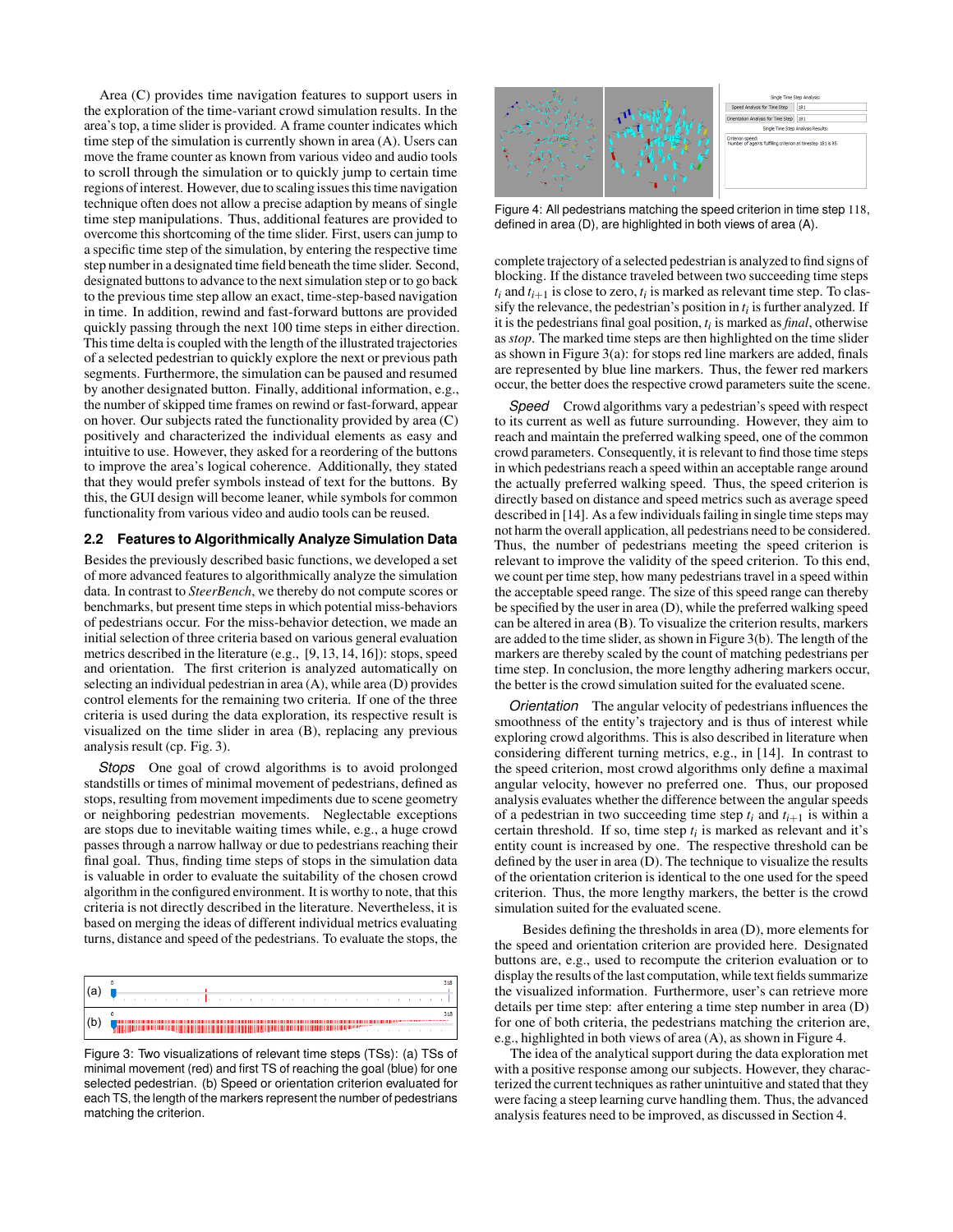

## <span id="page-3-2"></span><span id="page-3-0"></span>**3 SOFTWARE SETUP**

Figure [5](#page-3-2) provides an overview of the architecture used to realize the data exploration of crowd simulations. Although the design was tested specifically with *Menge* and our proposed GUI, the setup enables exchanging both components if desired. This is due to our added *Middleware* which consists of three logical units. The *Messaging Service* unit is used to establish a bi-directional data transfer between the involved components: the visualization (VIS), the middleware, and the framework. Once all connections are established, the VIS can request simulation data for specific, user-configured crowd simulations. The request is retrieved by the middleware and forwarded to the framework. The results of the framework's computation core are then retrieved by the *Time Buffer*, where the data is stored and forwarded to the VIS. All requests made for the stored data, i.e., displaying another time step or analyzing the data, are then answered directly by the middleware: either new data is directly forwarded by the buffer unit, or the *Analyzer* unit computes the requested analysis using the data of the buffer and sends the results to the VIS. If another set of crowd parameters is tested or if the requested crowd simulation changes, the VIS informs the middleware, which requests the new data from the framework and the previously described data transfers are redone.

#### <span id="page-3-1"></span>**4 DISCUSSION**

While designing the GUI, we focused on evaluating which features may support users in gaining insight into time-variant crowd simulation data. We first considered basic features, i.e., orthographic and perspective visualizations of the pedestrians and their trajectories as well as time navigation elements, providing an option for a global look-and-feel evaluation of a crowd simulation. Furthermore, these features are widely used in different image, video or audio tools, allowing a fast familiarization and usage. This was confirmed by our seven subjects. However, these features require a manual data exploration. To ensure an exact and worthwhile evaluation of an algorithm's suitability in a specific setting, users require knowledge about the algorithm, the pedestrians' behavior, and the environment's characteristics. For novice users without this prior knowledge, a manual evaluation is thus tedious and time-consuming as all time steps have to be inspected closely.

To overcome this shortcoming, we added features which automatically recommend relevant time steps of the simulation for inspection, resulting in a guided data exploration. Thereby, we initially focused on three general criteria, related to state-of-the-art metrics used, e.g., in benchmark suites, which can be easily determined algorithmically: the number of standstills a pedestrian has, its speed as well as orientation changes. All three criteria highly impact the overall impression of a crowd simulation result. If pedestrians, e.g., change their orientation between time steps drastically, the resulting trajectories are not smooth and thus, unmotivated movements occur [\[11\]](#page-4-2). This will result in an unnatural behavior, impairing the overall impression. To this end, getting to know which time steps may contain unnatural behavior supports the evaluation process. Feedback of our subjects confirmed our thoughts, however it turned out that our design needs to be improved. The GUI does not provide any information on the standstill criterion, so using it needs further knowledge about the GUI itself. Subjects also had troubles understanding the threshold entries for the speed and the orientation criteria. In addition, only one criterion can be analyzed at a time, ignoring potential interaction effects which might be of relevance. Another aspect to be revised – which was interestingly not recognized by the subjects – is the contradiction in the evaluation of the three criteria: while time steps recommended for inspection are highlighted for the stops criterion, time-steps without a detected miss-behavior are highlighted for speed and orientation criteria. A consistent approach would be more beneficial, preferring the highlighting of time steps for inspection. Thus, the GUI needs to be revised and extended. Thereby, aiming for a lean design with intuitive elements, while embedding basic and advanced features in logical coherence is important (cp., e.g., Gestalt theory [\[1\]](#page-4-14)).

Although we consciously started with a small set of analysis criteria for a crowd algorithm, an extension of this set would be reasonable. While time steps of standstills are already determined, deadlocks of pedestrians are not considered yet. These are time intervals in which pedestrians are sent to and fro between two positions, potentially forever. As this behavior contributes to an impaired impression of an algorithm's naturalness, these situations should be explicitly presented to the user. Additionally, adding criteria which focus on the model-specific parameters would further enhance the guided data exploration. Overall, various examples are provided in the literature which should be considered in the future work.

In our current design, we chose a time-slider-based result visualization for the evaluation criteria. This technique only provides time-dependent information, neglecting the space-dependent aspects. However, these spatial aspects might be of interest as well. Congestion, as mentioned in the last paragraph, e.g., only occur in a specific area of the tested environment. Thus, supporting users in finding this location quickly is as least as important as highlighting the time span of the congestion event. To this end, the design needs to be reconsidered, e.g., using a space-time-cube-based visualization (cp., e.g., [\[8\]](#page-4-15)).

All features considered above allow analyzing one crowd algorithm with a specific parameter set and a defined environment at a time. Comparing two or more algorithms thus requires consecutive data explorations. This results in switching forth and back between the algorithms when comparing details. To avoid this tedious procedure, an option for a side-by-side comparison would be beneficial. Thereby, the free navigation by means of zooming and scrolling should be coupled between the respective views of the algorithms, while 2D and 3D can stay decoupled. When evaluating different parameter settings for the same crowd algorithm, a merged visualization may be of value. By showing, e.g., the current trajectories in contrast to the ones resulting from a different set of parameter values enables users to see all variations at a glance. Thus, users can quickly optimize the crowd algorithm for their defined environment.

In summary, the features combined in our preliminary GUI design turned out to be a valuable starting-point for developing a graphical tool supporting evaluation and fine-tuning of crowd simulations for complete environments. While confirming the need to provide simply usable elements for manual as well as guided data exploration, new concepts for enhanced functionality emerged as beneficial GUI extensions.